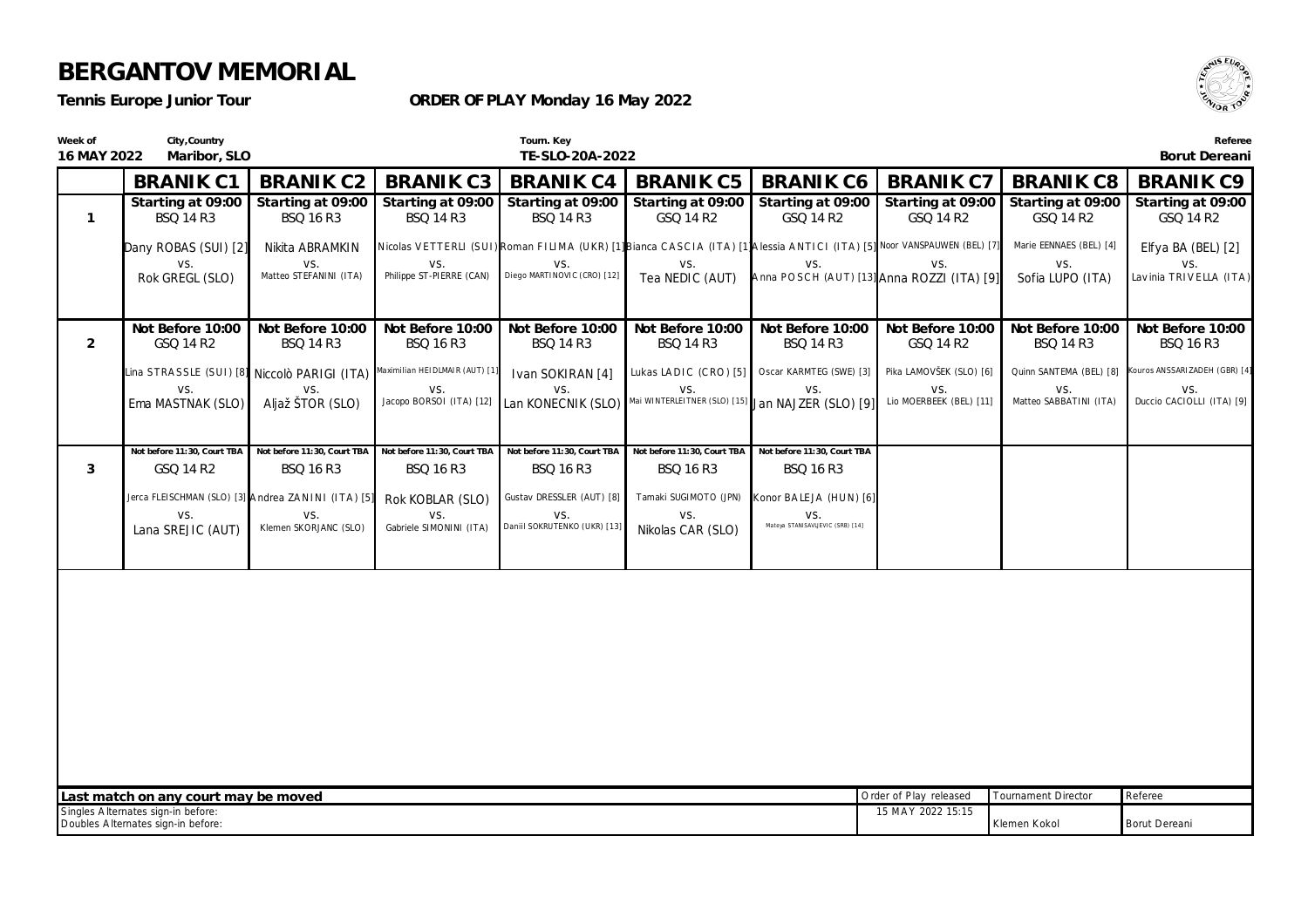*Tennis Europe Junior Tour*

#### **BS14 - BOYS SINGLES 14 QUALIFYING**



| Week of               | City, Country<br>Maribor, SLO<br>16 MAY 2022 |            |                                                         | Tourn. Key                             | Referee<br>Borut Dereani     |            |
|-----------------------|----------------------------------------------|------------|---------------------------------------------------------|----------------------------------------|------------------------------|------------|
|                       | St. Rank Cnty                                |            | Round 1                                                 | Round 2                                | TE-SLO-20A-2022<br>Finals    | Qualifiers |
|                       |                                              |            |                                                         |                                        |                              |            |
| 1<br>$\overline{2}$   | 168                                          |            | UKR FILIMA, Roman [1]<br>Bye                            | FILIMA, Roman [1]                      |                              |            |
| $\overline{3}$        |                                              | <b>ITA</b> | CAMPETTI, Nicolo'                                       |                                        | FILIMA, Roman [1]            |            |
| $\sqrt{4}$            |                                              |            | AUT   KREUTZ, Jonas                                     | KREUTZ, Jonas                          | $6 - 36 - 4$                 |            |
| $\overline{5}$        |                                              |            | Bye                                                     | $6 - 26 - 2$<br>PUCKO, Maks            |                              |            |
| $\overline{6}$        |                                              |            | SLO   PUCKO, Maks                                       | MARTINOVIC, Diego [12]                 |                              |            |
| $\overline{7}$        |                                              |            | Bye                                                     | MARTINOVIC, Diego [12]<br>$6 - 16 - 0$ |                              |            |
| $\overline{8}$        | 692                                          |            | CRO MARTINOVIC, Diego [12]                              |                                        |                              |            |
| 9<br>10               | 372                                          |            | SUI   ROBAS, Dany [2]<br>Bye                            | ROBAS, Dany [2]                        |                              |            |
| 11                    | 995                                          |            | CHUMAKOV, Yury                                          |                                        | ROBAS, Dany [2]              |            |
| 12                    |                                              |            | SLO SITAR, Matic                                        | CHUMAKOV, Yury                         | $6 - 06 - 1$                 |            |
| $\overline{13}$       |                                              |            | Bye                                                     | $6 - 06 - 1$                           |                              |            |
| 14                    |                                              | <b>SLO</b> | GREGL, Rok                                              | GREGL, Rok                             | GREGL, Rok                   |            |
| 15                    |                                              |            | Bye                                                     | PETKOVIC, M [11]                       | $6 - 16 - 3$                 |            |
| 16                    | 692                                          |            | AUT PETKOVIC, M [11]                                    |                                        |                              |            |
| $\overline{17}$       |                                              |            | 538   SWE   KARMTEG, Oscar [3]                          | KARMTEG, Oscar [3]                     |                              |            |
| $\overline{18}$       |                                              |            | Bye<br>SLO KOLARIC, Martin                              |                                        | KARMTEG, Oscar [3]           |            |
| 19<br>$\overline{20}$ | 864                                          |            | 956 SVK KARAS, Jozef                                    | KARAS, Jozef                           | $6 - 26 - 1$                 |            |
| 21                    |                                              |            | SLO   LALIC, Liam                                       | $6 - 26 - 3$                           |                              |            |
| 22                    |                                              | <b>ITA</b> | <b>TARTONI</b> , Cesare                                 | LALIC, Liam                            |                              |            |
| $\overline{23}$       |                                              |            | Bye                                                     | $6 - 36 - 3$                           | NAJZER, Jan [9]              |            |
| 24                    | 638                                          |            | SLO NAJZER, Jan [9]                                     | NAJZER, Jan [9]                        | $6 - 37 - 5$                 |            |
| $\overline{25}$       | 543                                          |            | SOKIRAN, Ivan [4]                                       | SOKIRAN, Ivan [4]                      |                              |            |
| 26                    |                                              |            | Bye                                                     |                                        | SOKIRAN, Ivan [4]            |            |
| $\overline{27}$       | 1277                                         | <b>SLO</b> | ZORKO, Nal                                              | ZORKO, Nal                             | $6 - 36 - 1$                 |            |
| $\overline{28}$       |                                              | ITA        | SANESI, Neri                                            | $6 - 36 - 0$                           |                              |            |
| 29<br>$\overline{30}$ | 798                                          | BEL        | CLIJMANS, Florent                                       | KONECNIK, Lan                          |                              |            |
| 31                    |                                              |            | SLO KONECNIK, Lan<br>Bye                                | $6 - 26 - 2$                           | KONECNIK, Lan                |            |
| $\overline{32}$       | 777                                          |            | AUT FICJAN, Rafael [16]                                 | FICJAN, Rafael [16]                    | 6-4 4-6 [12-10]              |            |
| $\overline{33}$       |                                              |            | 543 CRO LADIC, Lukas [5]                                |                                        |                              |            |
| 34                    |                                              |            | Bye                                                     | LADIC, Lukas [5]                       |                              |            |
| $\overline{35}$       |                                              |            | SLO GLOGOVAC, Jon                                       | STIEBER, Leo                           | LADIC, Lukas [5]<br>$7-56-3$ |            |
| $\overline{36}$       |                                              |            | AUT STIEBER, Leo                                        | $6 - 26 - 1$                           |                              |            |
| $\overline{37}$       |                                              |            | SLO KOŠAK, Tilen                                        | JANSSEN, Seppe                         |                              |            |
| $\overline{38}$       | 1277                                         | BEL        | JANSSEN, Seppe                                          | $6 - 1$ $6 - 1$                        | WINTERLEITNER, Mai [15]      |            |
| 39<br>40              | 777                                          |            | Bye<br>SLO WINTERLEITNER, Mai [15]                      | WINTERLEITNER, Mai [15] 6-2 6-4        |                              |            |
| 41                    |                                              |            | 576   SLO KUŠAR STOJAKOVIC, M [6]                       |                                        |                              |            |
| 42                    |                                              |            | Bye                                                     | KUŠAR STOJAKOVIC, M [6]                |                              |            |
| 43                    |                                              | AUT        | HAIDARIAN, Jonah                                        |                                        | VETTERLI, Nicolas            |            |
| 44                    |                                              |            | 798   SUI   VETTERLI, Nicolas                           | VETTERLI, Nicolas<br>$6 - 16 - 1$      | $6 - 36 - 2$                 |            |
| 45                    |                                              |            | SLO   BIGIC, Uros                                       | ST-PIERRE, Philippe                    |                              |            |
| 46                    |                                              |            | CAN ST-PIERRE, Philippe                                 | $6-06-0$                               | ST-PIERRE, Philippe          |            |
| 47                    |                                              |            | Bye                                                     | VAN VAERENBERGH, N [13] 6-3 6-2        |                              |            |
| 48                    | 692<br>611                                   | <b>BEL</b> | VAN VAERENBERGH, N [13]<br>SUSTARSIC KALIN, N [7]       |                                        |                              |            |
| 49<br>$\overline{50}$ |                                              | <b>SLO</b> | Bye                                                     | SUSTARSIC KALIN, N [7]                 |                              |            |
| 51                    |                                              | <b>SUI</b> | <b>VILLARD, Hugo Alden Marcello</b>                     |                                        | PARIGI, Niccolò              |            |
| 52                    |                                              | ITA        | PARIGI, Niccolò                                         | PARIGI, Niccolò                        | $6 - 36 - 2$                 |            |
| $\overline{53}$       |                                              |            | BUL HUBENOV, Lyuben                                     | W.O.                                   |                              |            |
| 54                    |                                              | <b>SLO</b> | STOR, Aljaž                                             | ŠTOR, Aljaž<br>$6 - 26 - 0$            |                              |            |
| 55                    |                                              |            | Bye                                                     | MOUFFE, Louis [14]                     | ŠTOR, Aljaž<br>$6 - 46 - 4$  |            |
| 56                    | 692                                          | <b>BEL</b> | MOUFFE, Louis [14]                                      |                                        |                              |            |
| 57                    | 625                                          | BEL        | SANTEMA, Quinn [8]                                      | SANTEMA, Quinn [8]                     |                              |            |
| 58                    |                                              |            | Bye                                                     |                                        | SANTEMA, Quinn [8]           |            |
| 59<br>60              |                                              | <b>SLO</b> | SKORJANC, Kristjan                                      | OBENDORFER, Max Lars Ernst             | $6 - 16 - 0$                 |            |
| 61                    |                                              |            | GER OBENDORFER, Max Lars Ernst<br>LBN   KASSEM, Youssef | $6 - 26 - 2$                           |                              |            |
| 62                    |                                              | ITA.       | SABBATINI, Matteo                                       | SABBATINI, Matteo                      |                              |            |
| 63                    |                                              |            | Bye                                                     | $6 - 16 - 1$                           | SABBATINI, Matteo            |            |
| 64                    | 661                                          |            | SLO   RAKAR, Jaka [10]                                  | RAKAR, Jaka [10]                       | $6 - 06 - 0$                 |            |
|                       |                                              |            |                                                         |                                        |                              |            |
|                       |                                              |            |                                                         |                                        |                              |            |

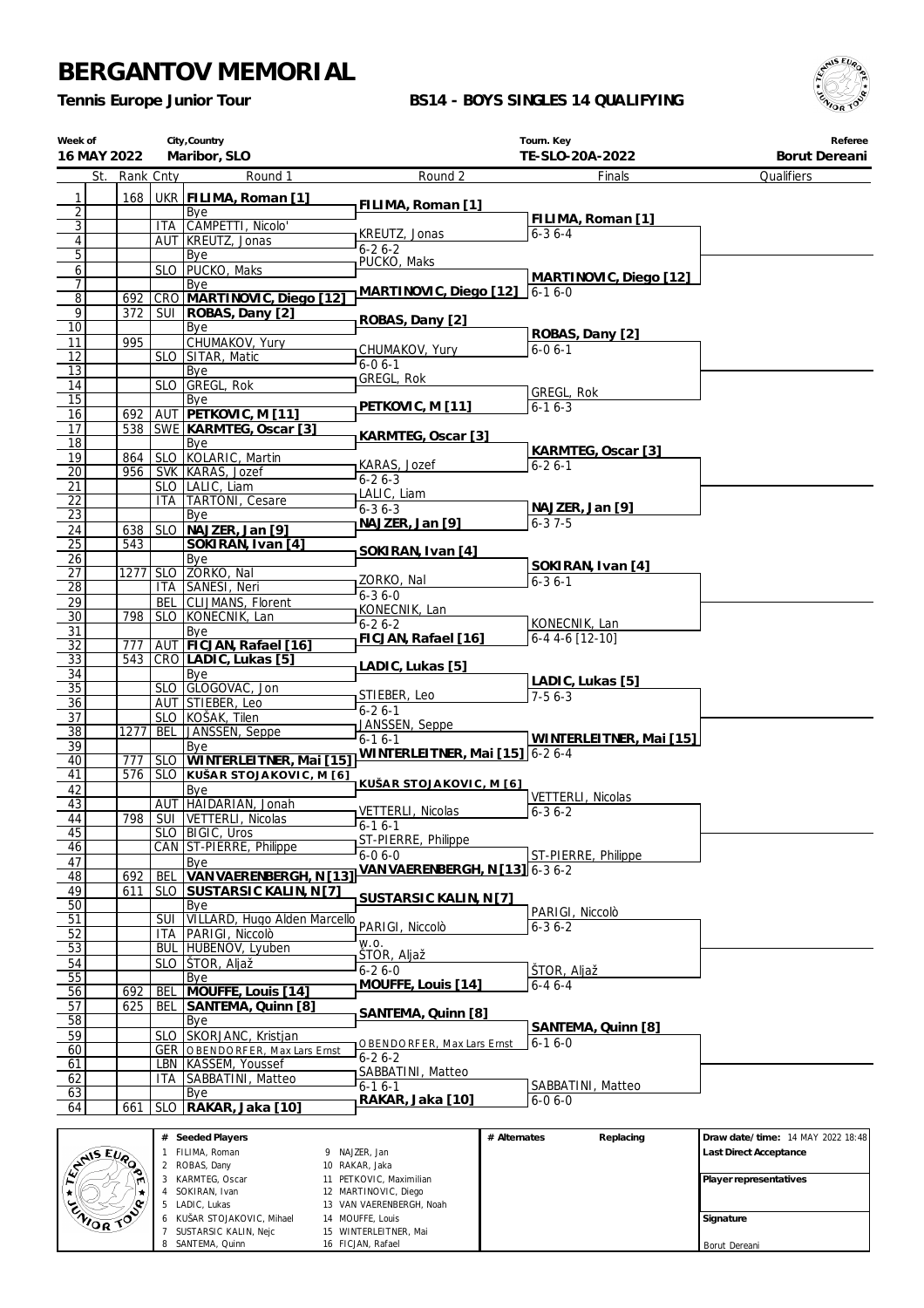*Tennis Europe Junior Tour*

### **GS14 - GIRLS SINGLES 14 QUALIFYING**



| Week of        | City, Country<br>Maribor, SLO<br>16 MAY 2022 |      |           |                                   | Tourn. Key<br>TE-SLO-20A-2022        | Referee<br>Borut Dereani |  |  |
|----------------|----------------------------------------------|------|-----------|-----------------------------------|--------------------------------------|--------------------------|--|--|
|                | St.                                          |      | Rank Cnty | Round 1                           | Finals                               | Qualifiers               |  |  |
|                |                                              |      |           |                                   |                                      |                          |  |  |
| $\mathbf{1}$   |                                              | 543  |           | ITA CASCIA, Bianca [1]            | CASCIA, Bianca [1]                   |                          |  |  |
| $\overline{2}$ |                                              |      |           | Bye                               |                                      |                          |  |  |
| $\overline{3}$ |                                              |      |           | AUT NEDIC, Tea                    | NEDIC, Tea                           |                          |  |  |
| 4              |                                              |      |           | SLO ARSENOVIC, Špela              | $7-56-4$                             |                          |  |  |
| 5 <sup>1</sup> |                                              | 767  |           | BEL BA, Elfya [2]                 |                                      |                          |  |  |
| 6              |                                              |      |           | Bye                               | BA, Elfya [2]                        |                          |  |  |
| 7 <sup>1</sup> |                                              |      |           | ITA   TRIVELLA, Lavinia           |                                      |                          |  |  |
| 8 <sup>°</sup> |                                              |      |           | SLO HAT, Naja                     | TRIVELLA, Lavinia<br>$1-66-4$ [10-4] |                          |  |  |
| $\mathbf{9}$   |                                              | 797  |           | SLO   FLEISCHMAN, Jerca [3]       |                                      |                          |  |  |
|                |                                              |      |           |                                   | FLEISCHMAN, Jerca [3]                |                          |  |  |
| 10             |                                              |      |           | Bye                               |                                      |                          |  |  |
| 11             |                                              |      |           | SLO STRAŽAR, Hana                 | SREJIC, Lana                         |                          |  |  |
| 12             |                                              |      |           | AUT SREJIC, Lana                  | $6-16-0$                             |                          |  |  |
| 13             |                                              | 835  |           | BEL EENNAES, Marie [4]            | EENNAES, Marie [4]                   |                          |  |  |
| 14             |                                              |      |           | Bye                               |                                      |                          |  |  |
| 15             |                                              |      |           | ITA LUPO, Sofia                   |                                      |                          |  |  |
| 16             |                                              |      |           | 1082 SLO PLESKOVIC, Lana [10]     | LUPO, Sofia<br>$6 - 36 - 1$          |                          |  |  |
| 17             |                                              | 922  |           | ITA ANTICI, Alessia [5]           |                                      |                          |  |  |
| 18             |                                              |      |           | Bye                               | ANTICI, Alessia [5]                  |                          |  |  |
| 19             |                                              |      |           | SLO STUSAJ, Lili                  |                                      |                          |  |  |
|                |                                              |      |           | 1204 AUT POSCH, Anna [13]         | POSCH, Anna [13]<br>$6 - 06 - 4$     |                          |  |  |
| 20             |                                              |      |           |                                   |                                      |                          |  |  |
| 21             |                                              |      |           | 1014 SLO LAMOVŠEK, Pika [6]       | LAMOVŠEK, Pika [6]                   |                          |  |  |
| 22             |                                              |      |           | <b>Bye</b>                        |                                      |                          |  |  |
| 23             |                                              |      |           | ITA   MARINAI, MARGHERITA         | MOERBEEK, Lio [11]                   |                          |  |  |
| 24             |                                              |      |           | 1158 BEL MOERBEEK, Lio [11]       | $6 - 26 - 2$                         |                          |  |  |
| 25             |                                              |      |           | 1014 BEL VANSPAUWEN, Noor [7]     | VANSPAUWEN, Noor [7]                 |                          |  |  |
| 26             |                                              |      |           | Bye                               |                                      |                          |  |  |
| 27             |                                              |      |           | SLO STOPAR, Maja                  |                                      |                          |  |  |
| 28             |                                              | 1082 |           | ITA ROZZI, Anna [9]               | ROZZI, Anna [9]<br>$6 - 06 - 1$      |                          |  |  |
| 29             |                                              |      |           | 1045 SUI STRASSLE, Lina [8]       |                                      |                          |  |  |
| 30             |                                              |      |           | SLO RIBICIC, Eva                  | STRASSLE, Lina [8]<br>$6 - 06 - 0$   |                          |  |  |
| 31             |                                              |      |           | SLO MASTNAK, Ema                  |                                      |                          |  |  |
|                |                                              |      |           |                                   | MASTNAK, Ema                         |                          |  |  |
| 32             |                                              |      |           | <u>1204 MNE BRATIC, Lena [12]</u> | $6 - 46 - 1$                         |                          |  |  |

|                                  | # | Seeded Players    |                    | # Alternates | Replacing | Draw date/time: 14 MAY 2022 18:48 |
|----------------------------------|---|-------------------|--------------------|--------------|-----------|-----------------------------------|
| <b>AIS EVO</b>                   |   | CASCIA, Bianca    | 9 ROZZI, Anna      |              |           | Last Direct Acceptance            |
| ◚                                |   | BA, Elfya         | 10 PLESKOVIC, Lana |              |           |                                   |
| m                                |   | FLEISCHMAN, Jerca | 11 MOERBEEK, Lio   |              |           | Player representatives            |
|                                  |   | EENNAES, Marie    | 12 BRATIC, Lena    |              |           |                                   |
| ۰۰                               |   | ANTICI, Alessia   | 13 POSCH, Anna     |              |           |                                   |
| <b>ENOR</b><br>$\curvearrowleft$ |   | 6 LAMOVŠEK, Pika  |                    |              |           | Signature                         |
|                                  |   | VANSPAUWEN, Noor  |                    |              |           |                                   |
|                                  |   | 8 STRASSLE, Lina  |                    |              |           | Borut Dereani                     |